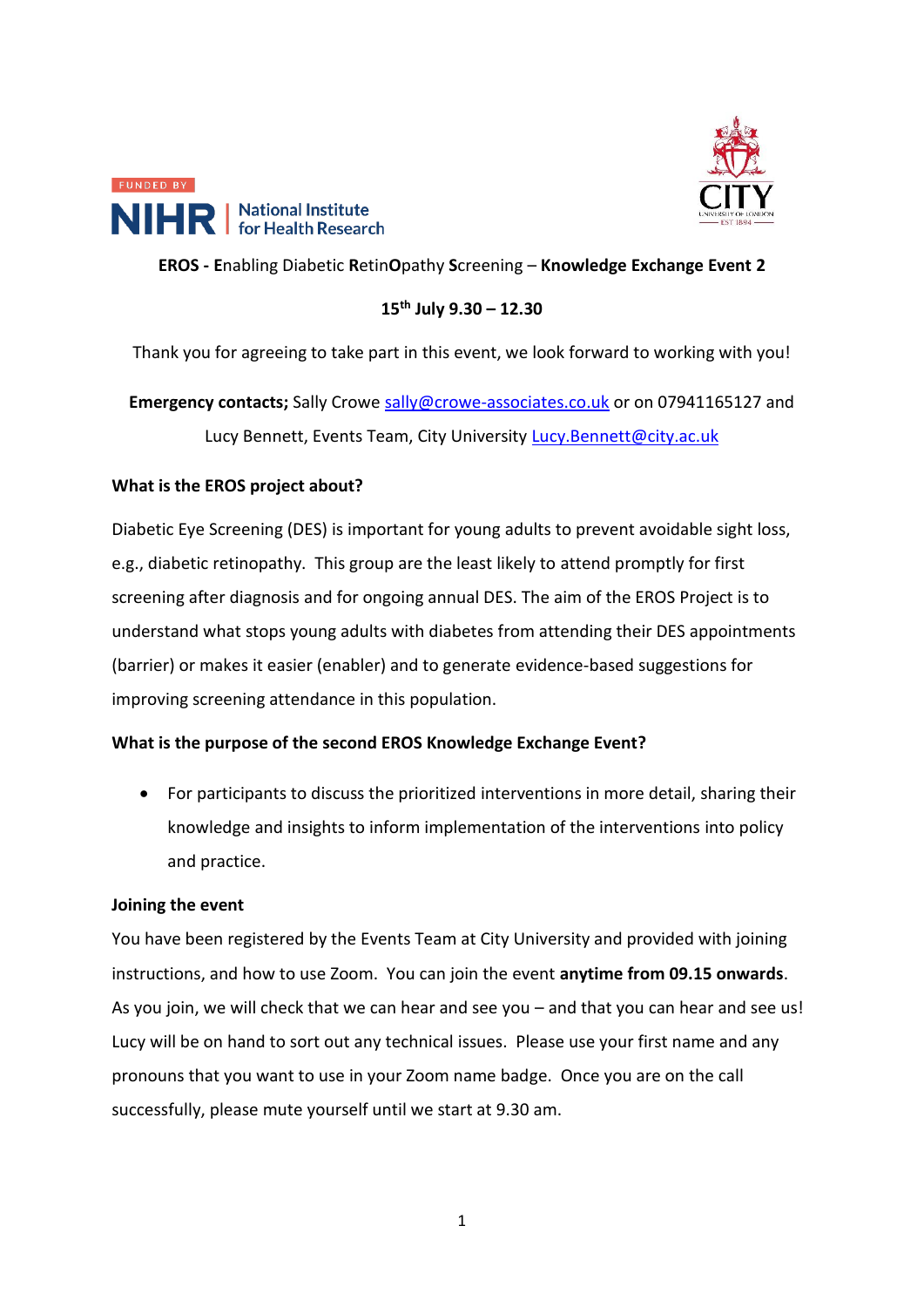### **Programme**

| 09.15 Event room opens - for a 9.30 am start                                                     |  |  |
|--------------------------------------------------------------------------------------------------|--|--|
| 09.30 Welcome, how the event will work, expected outcomes                                        |  |  |
| 09.45 EROS overview - what is our focus today?                                                   |  |  |
| 10.00 Discussion Groups $x$ 4 – mixed groups discussing $2 - 3$ interventions in greater detail. |  |  |
| Group participants will be selected to reflect their experience and skills in the interventions  |  |  |
| under discussion.                                                                                |  |  |
| 10.45 Break                                                                                      |  |  |
| 11.05 Continue group discussions.                                                                |  |  |
| 11.50 Feedback highlights from each group.                                                       |  |  |
| 12.20 Next steps                                                                                 |  |  |
| 12.30 Event ends                                                                                 |  |  |
| Who is taking part in the event, what is happening and what is my role?                          |  |  |
| There is an event team - Sally Crowe (Chair) Katherine Cowan, Toto Gronlund,                     |  |  |

- Jonathan Gower and Maryrose Tarpey (Facilitators) Lucy Bennett (Technical Support) and John Lawrenson, Jennifer Burr and Martin Cartwright (EROS team members).
- There will be about 30 participants, most of whom participated in the first event. The common theme is that you all have expertise and experience in DES.
- Following an overview of the workshop, there will be a quick summary of the results from the first EROS Knowledge Exchange Event, followed by a question, and answer session. For those unable to attend Event 1 – the EROS presentation is available via the event website.
- Once moved into breakout groups, your role is to explore in depth at least two prioritized interventions. We are interested in your views on; how the intervention might be implemented, what needs to change to make it happen, any potential negative consequences or downsides in implementing the intervention. Views on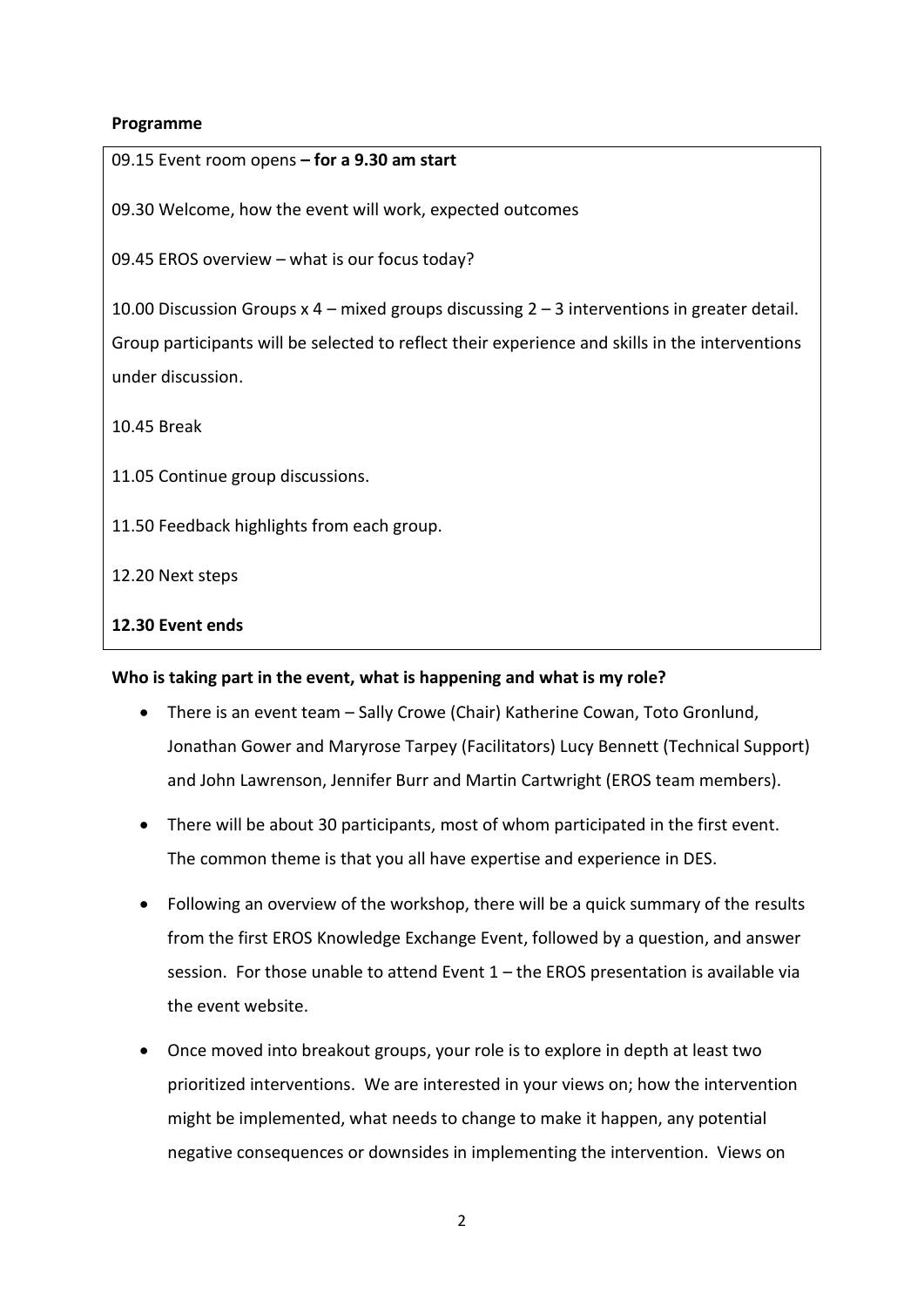possible costs and the anticipated benefits are also welcome, as are the proportionality of the intervention to the problem it is seeking to address.

- Everyone will be encouraged to share their views and to listen to each other. Facilitators are there to support you, and make sure you have your say.
- There will be a short break in the middle of the discussion group. We strongly advise you to take a screen break and rest your eyes. If you want to take additional breaks at any point during the workshop, please feel free to do so.
- Before we close the workshop, an EROS team member will describe next steps.

# **Preparation for the event**

- **Please check which group you have been allocated to (see table below)**
- **Then, select the information download relevant to your group** and read this prior to

the event. We suggest that you have this to hand when you join.

| <b>GROUP 1. Enabling and Empowering Young Adults with Diabetes</b> |                                                                            |  |
|--------------------------------------------------------------------|----------------------------------------------------------------------------|--|
| Clare Connor                                                       | Service Development Manager SE London DESP                                 |  |
| <b>Matthew Cruice</b>                                              | Team Leader Adult Screening Programmes London region                       |  |
| Stella Ward                                                        | Adult Screening Commissioning Manager London region                        |  |
| <b>Tunde Peto</b>                                                  | Ophthalmologist (EROS team member)                                         |  |
| Angel Strachan                                                     | <b>JDRF Public Affairs Officer</b>                                         |  |
| <b>Irene Stratton</b>                                              | Statistician (EROS team member)                                            |  |
| Rebecca Thomas                                                     | Researcher, University of Swansea (EROS Research Advisory<br>Group)        |  |
| <b>Emily Richardson</b>                                            | Young adult with Type 1 diabetes (EROS Public Patient                      |  |
|                                                                    | Involvement (PPI) panel member)                                            |  |
| Mary Bishop Strutt                                                 | Young adult with Type 1 diabetes                                           |  |
| <b>GROUP 2. Flexibility and Accessibility</b>                      |                                                                            |  |
| Paddy Rankin                                                       | National programme manager of the NHS Diabetic Eye Screening<br>Programme. |  |
| <b>Richard Bell</b>                                                | Co-Chair British Association of Retinal Screening (BARS)                   |  |
| Madeleine<br>Johnson                                               | Screening Quality Assurance Service (SQAS) National Lead                   |  |
| <b>Edmund Rooney</b>                                               | <b>National Services Scotland</b>                                          |  |
| Louis Boulter                                                      | Programme manager NE London DESP                                           |  |
| Laura McCloskey                                                    | Diabetes UK                                                                |  |
| Natalie Owen                                                       | National Institute for Health Research                                     |  |
| Dan Lewis                                                          | Young adult with Type 1 diabetes                                           |  |
|                                                                    |                                                                            |  |
| GROUP 3. Heath Care Professional Knowledge and Communication       |                                                                            |  |
| Jude Kay                                                           | Programme manage DES Wales                                                 |  |